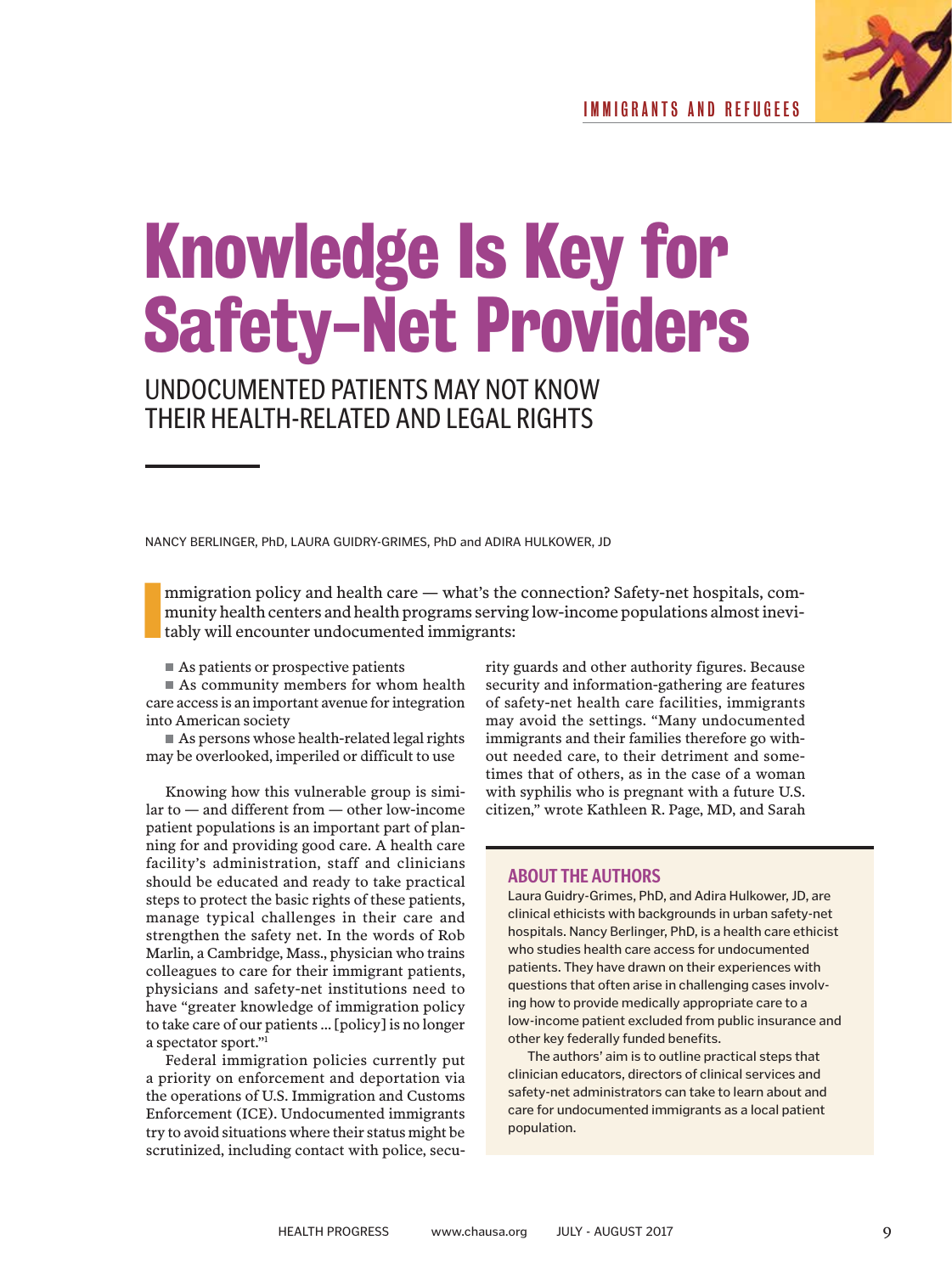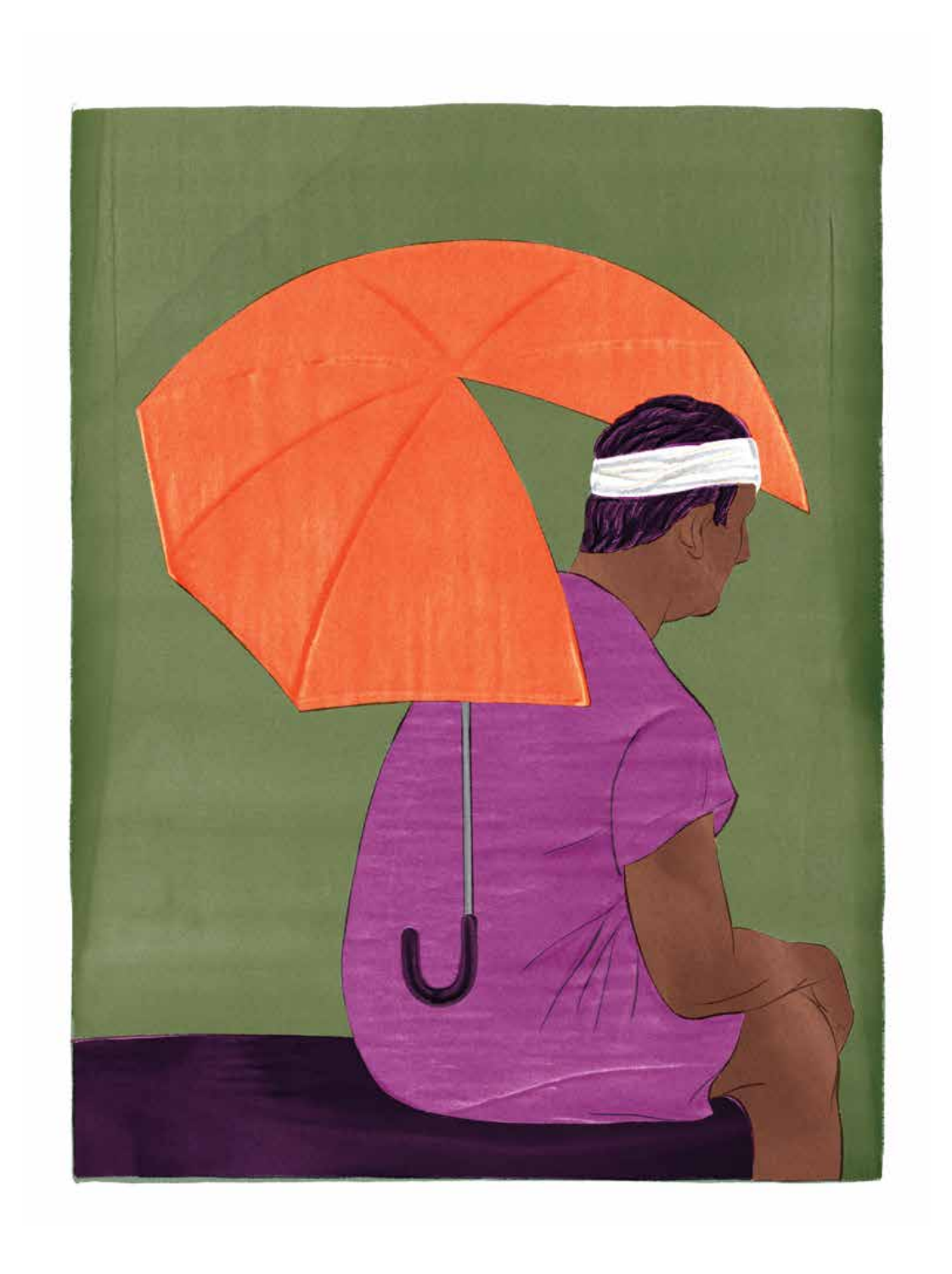Polk, MD, MH, in a March 2017 *New England Journal of Medicine* article.2 The pregnant woman had been diagnosed at the Baltimore City Health Department and urged to return to the clinic for treatment. She agreed, but didn't show up. An outreach team contacted her, and she explained that she had gone to the clinic but saw an armed security guard, and "because I have no papers, I left."

#### **SAFETY-NET OBLIGATIONS**

Safety-net institutions — including public hospitals and clinics, nonprofit community health centers such as Federally Qualified Health Centers and nonprofit hospitals with emergency departments — share a basic duty of care to patients who lack health care access for reasons that include lack of insurance.

Federal law provides some health care access through the Emergency Medical Treatment and Active Labor Act (EMTALA) of 1987.<sup>3</sup> This law ensures that all patients who come to an emer-

**An undocumented patient may choose to directly disclose his or her immigration status to a trusted health care professional. Being undocumented is often a highly stressful experience.** 

gency department for medical care will receive appropriate medical screening, and if found to be experiencing a medical emergency (or in active labor), they will be treated until their condition is stable. Hospitals can apply to state emergency Medicaid programs for reimbursement for specified emergency treatments provided to uninsured patients admitted under EMTALA. Also, federal funding of FQHCs supports low-cost primary care for patients who lack insurance.

But undocumented immigrants are broadly excluded from federally funded insurance programs such as Medicare, Medicaid, the Child Health Insurance Program and Affordable Care Act insurance subsidies. Because of these exclusions, an uninsured patient who is undocumented has severely limited — or nonexistent — access to outpatient diagnostic, specialty, rehabilitative, chronic and palliative services, including supplies and equipment, even when the need for these ser-

vices follows from successful emergency or primary treatment.4

State Medicaid programs and local (city or county) health care systems can invest in services for undocumented uninsured immigrants to partially compensate for the federal insurance exclusions. These programs vary widely across states and cities. A few states, such as California, New York and Massachusetts, have enacted laws and policies to provide access to state-funded insurance to eligible undocumented immigrants.<sup>5</sup> Some major cities, including New York, Los Angeles and San Francisco, have programs that offer care coordination plus low-cost primary care to low-income uninsured residents.<sup>6</sup>

#### **DO PROVIDERS NEED TO ASK ABOUT STATUS?**

There usually is no medical need or legal requirement to ask about a patient's immigration status before initiating medical treatment. However, in the American health care system, asking about

> a patient's insurance status is typical, including after the initiation of emergency treatment.

> When a patient lacks proof of insurance from a private insurer or a public insurer such as Medicare or Medicaid, the next step often is for a medical social worker or clinical case manager to determine whether the patient is eligible for public insurance and to help him or her sign up, or explore other payment arrangements. Clarifying that

an uninsured patient is ineligible for Medicaid or other insurance is a necessary step before applying to a state's emergency Medicaid program for reimbursement.

That's when the patient's immigration status may come to light. Undocumented immigrants (and often, other immigrants) are wary about being asked for information that may reveal immigration status. Therefore, providers responsible for discussing payment with patients should be prepared to explain why they are asking about insurance eligibility, namely, with the goal of securing health care access.

Also, an undocumented patient may choose to directly disclose his or her immigration status to a trusted health care professional. Being undocumented is often a highly stressful experience. Safety-net hospitals can draw on their own social workers and case managers as resources in clinician education. These staff members can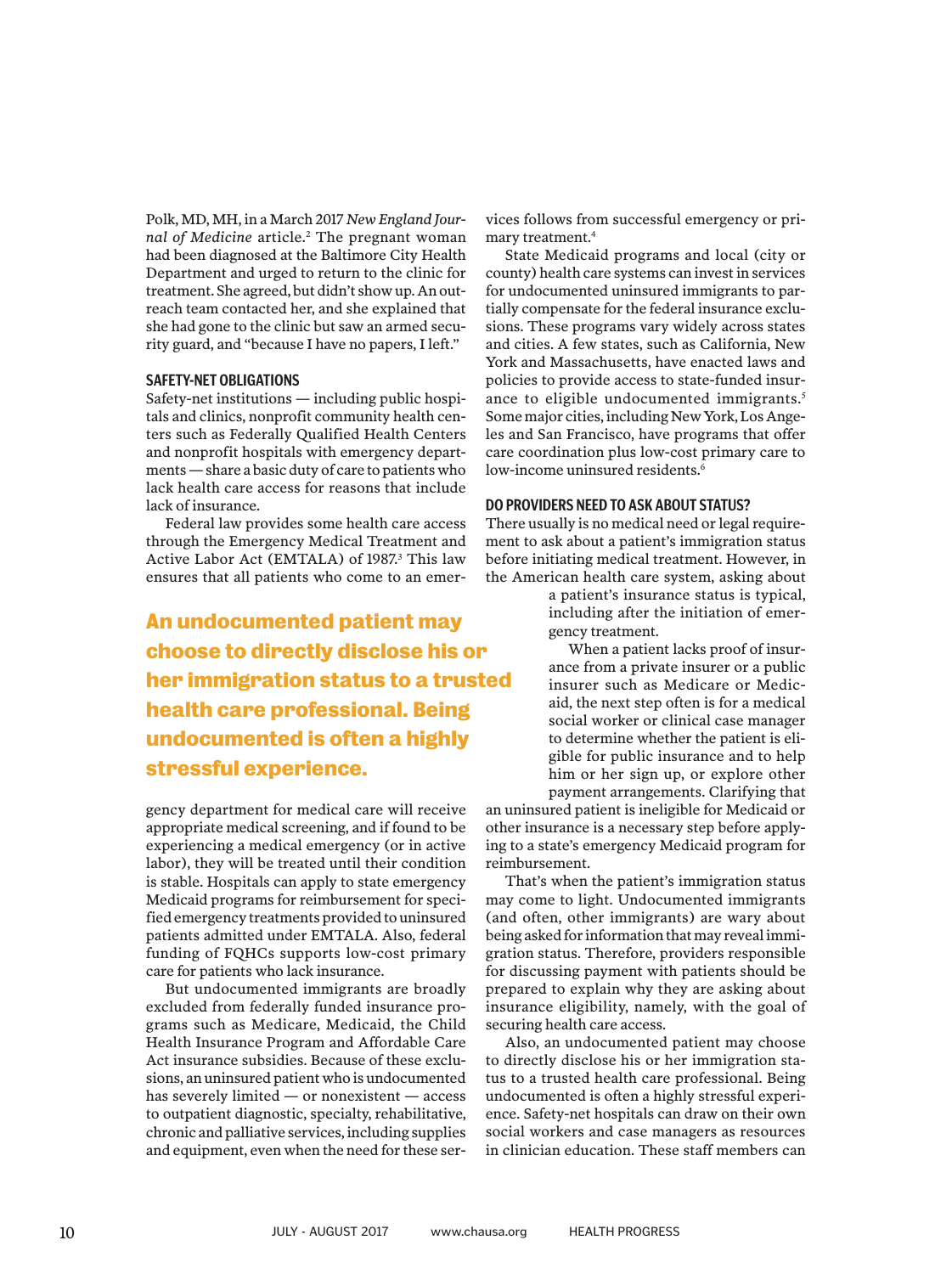

offer firsthand descriptions of how they provide psychological support and talk with uninsured patients to determine if they are eligible for Medicaid or other insurance, including when immigration status is a relevant factor. Such information can help other clinicians understand the undocumented patient's perspective and concerns.

Certified medical interpreters may be additional resources for professional education, because they are frequently involved in the care of immigrant patients and their families. In turn, interpreters may benefit from attending clinician education about the rights, needs and concerns of immigrant patient populations.

Education is key to helping care providers understand undocumented patients' needs and rights — for example, how much information about immigration should be included in a patient's chart, given that charts potentially are discoverable.7 Education is equally important for helping providers recognize and navigate their own questions and concerns regarding this vulnerable patient population.

#### **Safety-net physicians, nurses and other clinical professionals should:**

Gain a working knowledge of how health care is financed for low-income patients who are excluded from federally funded insurance programs because they are not "lawfully present" in the United States

**Understand how questions about insur**ance coverage may be interpreted by immigrants, and when it may be necessary and appropriate to discuss immigration status

Learn from social workers, clinical case managers and interpreters

#### **COPING WITH POLICY CONSTRAINTS**

Cases involving undocumented patients can elicit staff frustration and distress when medical needs could be resolved or more effectively managed if patients had access to some benefit available to other low-income patients. These feelings can trigger workaround behaviors, such as "tailoring the chart" or "bending the rules" to secure resources for a patient. Safety-net professionals may benefit from periodic opportunities to discuss typical ("this happens every day") and less common problems. Talking openly about cases involving undocumented patients and the emotions the cases create among caregivers can help safety-net professionals acknowledge their own moral and other subjective intuitions about individual patients or types of cases.

Clinical and administrative professionals in safety-net settings also need access to reliable, regularly updated sources of information on the legal rights of their undocumented patients.<sup>8</sup> Two good information sources are the National Immigration Law Center and the Undocumented Patients Project of The Hastings Center, a nonpartisan bioethics research institution based in Garrison, N.Y.

The National Immigration Law Center's website offers detailed, plain-language information on undocumented patients' rights, plus guidance for health care providers on dealing with immigration officials and law enforcement.9

The Hastings Center's "Quick Guide" to help professionals get up to speed on state and local issues and services relevant to the care of undocumented immigrants includes information about medical-legal partnerships available in 41 states.<sup>10</sup> Medical-legal partnership attorneys provide legal services to patients and frequently collaborate with health care professionals on immigration issues.

#### **GUIDANCE ON RESOURCE ALLOCATION**

To avoid raising unrealistic expectations among low-income patients and their families — including individuals who are undocumented — safetynet professionals deserve clarity about what a system will provide based on patient need. Which resources are allocated case by case, and what is the process for allocating the resources?

#### **Safety-net institutions should:**

Provide employees, patients, and families with clear and accurate information about the civil and health-related rights of undocumented immigrants

■ Clarify misunderstandings that may impede health care access

Have a plan for responding to immigration enforcement

For example, will a hospital agree to retain a seriously ill patient so that the patient can receive a life-sustaining treatment that would be difficult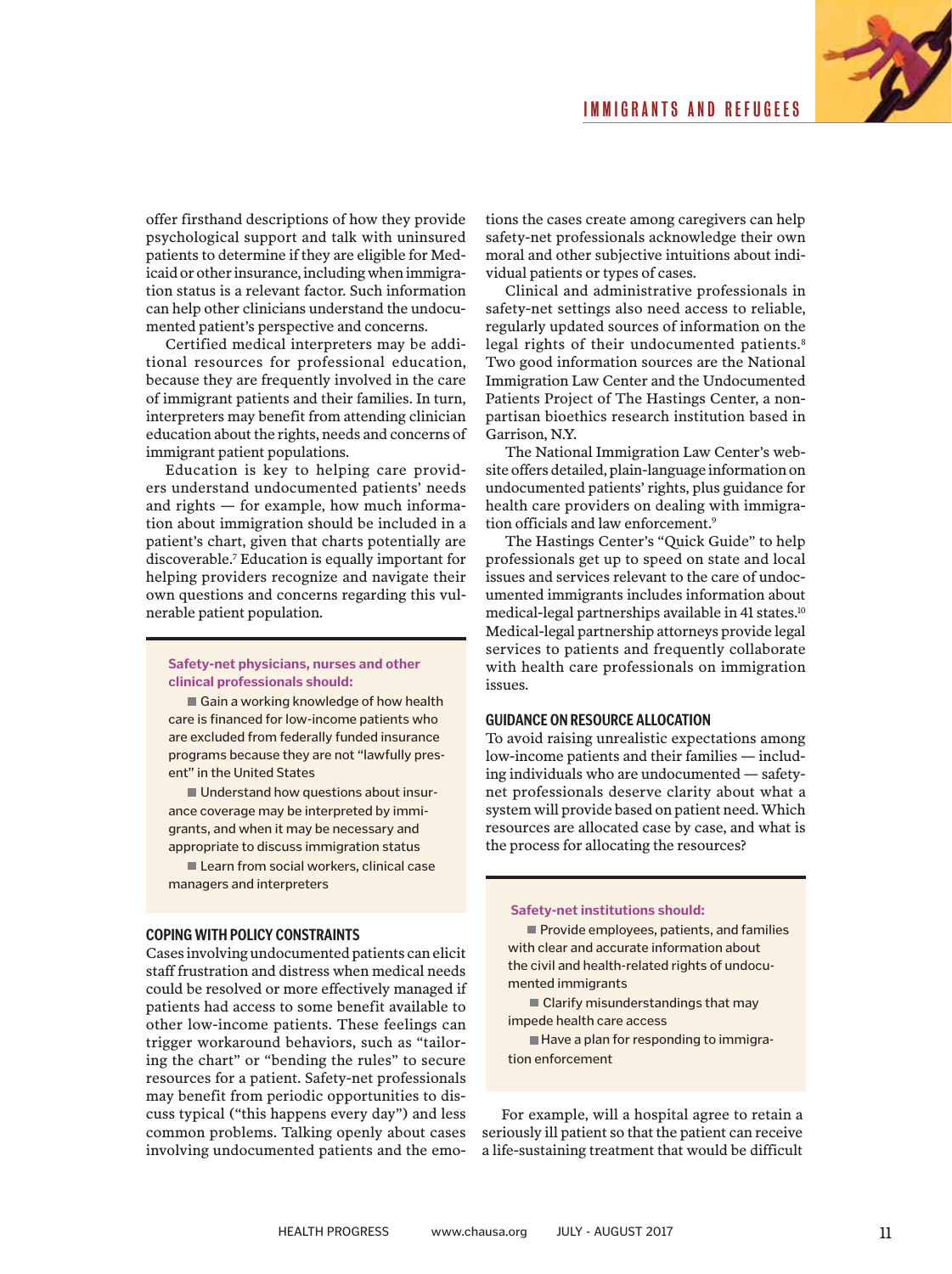or impossible to obtain in a non-hospital setting due to lack of insurance?

How should cancer care for undocumented immigrants be planned?

Clarifying typical as well as occasional problems helps clinical leaders, starting with unitlevel managers and chiefs of clinical services, to frame potential institutional solutions and make the case for these solutions in a coordinated way. Even if solutions remain elusive, such discussion can help point toward opportunities for improvement and reform.

A trustworthy facilitator is essential so that clinicians can speak freely and so they can safely challenge one another's judgments and actions. They also should be willing to take clinical insights and recommendations for the appropriate care of undocumented immigrants up the line if some typical problem has a feasible institutional solution.

For example, clinicians' observations and informal data collection may suggest a better way for a local public health system to invest in services or how to better align a state's emergency Medicaid provisions with patients' needs. Other benefits of a shared institutional framework include the avoidance of duplicate, siloed efforts in different departments.

A shared framework should recognize that, especially in hospitals, responsibility for problem solving often will be distributed across shifts as team members rotate on and off. Clinical handoffs should prepare incoming team members for ongoing collaboration to resolve or manage medical, social and legal issues during hospitalization and discharge planning.

#### **THE ROLE OF THE ETHICS SERVICE**

Hospitals long have been required to have some mechanism for resolving ethical challenges. In many institutions, it takes the form of clinical ethics consultation on individual cases, plus an ethics committee and ethics education activities. The ethics service has the potential to play key educational, fact-finding and policy development roles concerning health care access for undocumented immigrants, including outreach to community health centers that serve the same patient population but are less likely to have an in-house ethics operation.

For example, the ethics service may identify challenging cases that can be used for teaching and learning. Convening discussions about health

care access for undocumented immigrants within a multisite organization, and with colleagues at different institutions serving the same community, are two further actions that an ethics service can take to support clinical understanding, well-informed organizational policymaking and greater justice in health care.

#### **CONCLUSION**

Throughout the world, unprecedented numbers of people are relocating from poorer to wealthier and from dangerous to relatively safer regions. Safety-net health care professionals in the U.S. benefit from a basic understanding of the health care needs and legal rights of refugees, asylum seekers, survivors of torture, ICE detainees and people who have been trafficked, in addition to undocumented immigrants and recent authorized immigrants.<sup>11</sup> These populations overlap with the undocumented immigrant population but are distinct in some respects. Opportunities for clinician education in a safety-net institution should include attention to different immigrant populations it serves. Providing clinicians with a pocket card or other tool that lists all in-house resources for providing health care to immigrant patients —including medical-legal partnerships (MLPs)

#### **Directors of clinical services and other safety-net administrators should:**

 $\blacksquare$  Identify typical problems that arise in an institution when a patient's immigration status is a barrier to health care access

 $\blacksquare$  Provide guidance for the timely resolution or management of such problems. Encourage clinical problem-solving. Discourage passing along ("turfing") of care problems to the next shift or setting

■ Offer organizational strategies for resource allocation. Clarify the organization's charity care capacities, in the interests of fairness and efficiency and to limit bias resulting from selective advocacy

■ Support the role of the organization's ethics service in clinical problem-solving and in organizational policy development

 $\blacksquare$  Provide opportunities for learning about different immigrant populations and their health-related needs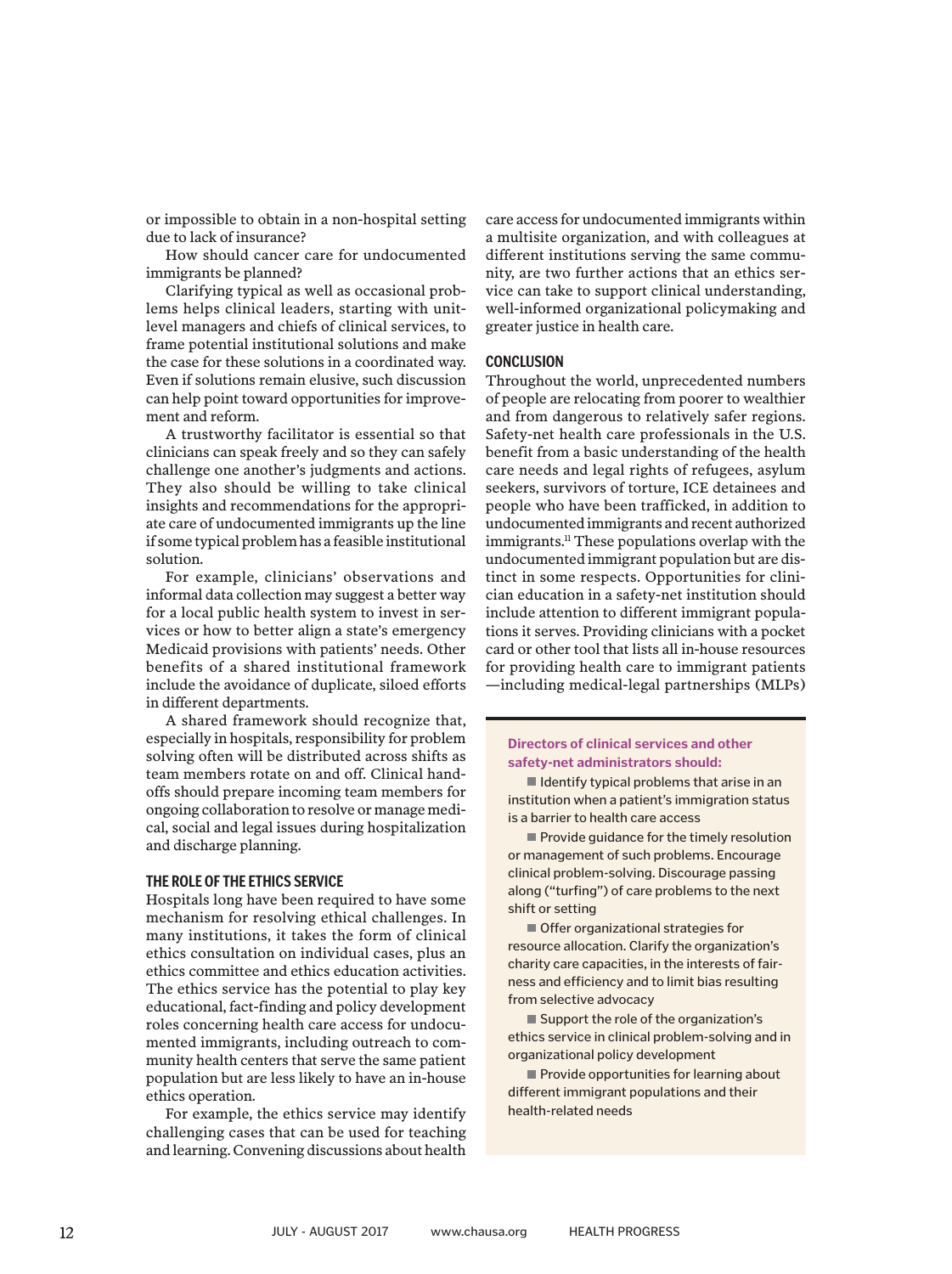

**The health care workforce is large, and turnover is frequent. Myths or misinformation about the rights of undocumented immigrants can take hold and spread informally.** 

that may provide in-house legal assistance in such  $\text{cases}^{12}$  — would be a practical demonstration of an institution's support.

Safety-net health care systems are major employers. They have broad educational responsibilities to staff members, to professionals employed under contract and to some nonstaff, such as community physicians with admitting privileges. All employees should recognize and agree to respect the duties of a health care institution to its patients, including their civil rights as persons.

Professionals responsible for employee education via a clinical service or an administrative department such as human resources should ensure that all employees have opportunities to learn about the health-related rights and constitutional rights of undocumented immigrants and other noncitizens under current U.S. law.13

The health care workforce is large, and turnover is frequent. Myths or misinformation about the rights of undocumented immigrants can take hold and spread informally. Employee education should aim to clarify common misunderstandings. For example, the medical records privacy protections of the Federal Health Insurance Portability and Accountability Act of 1996 apply to all patients regardless of immigration status; knowing or suspecting that a patient is undocumented creates no obligation to inform federal immigration authorities.

Professional education should teach and reinforce information about health care access for undocumented immigrants and how it applies to safety-net health care. Such instruction should take place during regular opportunities, such as new staff orientation, and should ensure that unitlevel supervisors and individual staff members know where to turn as questions arise in everyday work. E-learning modules can be an effective means of providing information across an institution's workforce.

Educators in safety-net systems should further aim to ensure that information about the healthrelated rights and constitutional rights of patients, regardless of their immigration status, is available in appropriate languages and formats to patients, family members and community organizations serving immigrants. This is a community service, and it also helps facilitate referrals. Public health systems also may create and share informational resources that describe immigrants' rights and services under local and state law and federal protections; these resources, if they exist locally, can be shared with patients, families and employees.

**NANCY BERLINGER** is a research scholar at The Hastings Center in Garrison, New York. She codirects the Undocumented Patients project, www. undocumentedpatients.org, a hub for analysis, policy solutions and tools concerning health care access for this population.

**LAURA GUIDRY-GRIMES** is a clinical ethicist at Medstar Washington (D.C.) Hospital Center. In July 2017, she will become an assistant professor in the Division of Medical Humanities at the University of Arkansas for Medical Sciences, in Little Rock.

**ADIRA HULKOWER** is a bioethics consultant at Montefiore Medical Center, Bronx, New York.

*The authors acknowledge the assistance of Norine McGrath, MD, FACEP, director of the John J. Lynch, MD Center for Ethics at Medstar Washington Hospital Center, who read and provided comments on this article in draft.*

#### **NOTES**

1. Quoted in Elisabeth Poorman, "Caring for Immigrant Patients When the Rules Can Shift Any Time," *Common-Health*/WBUR (Feb. 21, 2017), www.wbur.org/commonhealth/2017/02/21/immigration-concerns-exam-room (accessed May 9, 2017).

2. Kathleen R. Page and Sarah Polk, "Chilling Effect? Post-Election Health Care Use by Undocumented and Mixed-Status Families," *New England Journal of Medicine*, (March 23, 2017). Online ahead of print: www. nejm.org/doi/full/10.1056/NEJMp1700829 (accessed May 9, 2017).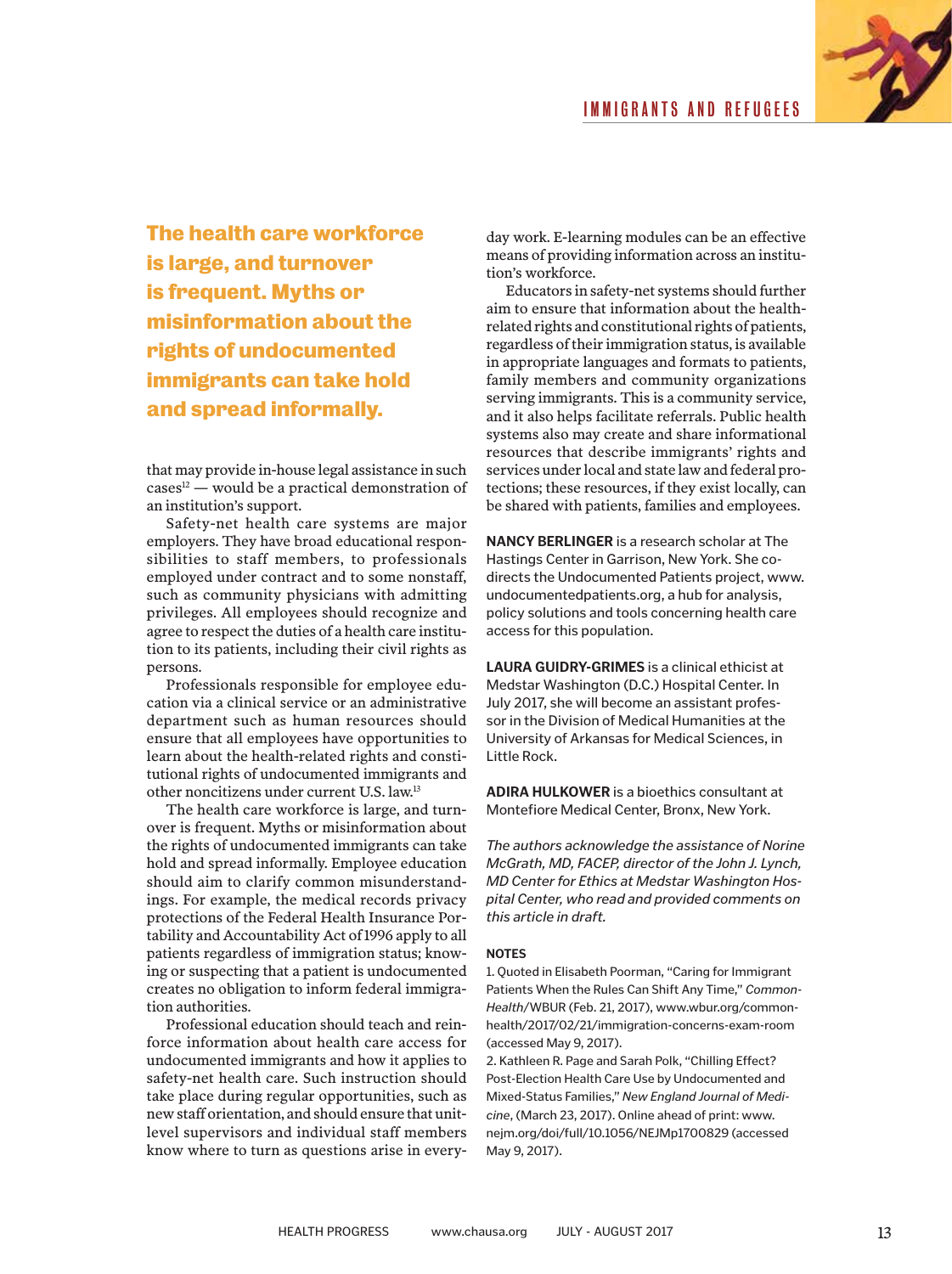3. Michael K. Gusmano, "Undocumented Immigrants in the United States: U.S. Health Policy and Access to Care," The Hastings Center/Undocumented Patients Project, (March 15, 2012), http://undocumentedpatients.org/issuebrief/health-policy-and-access-to-care/ (accessed May 9, 2017).

4. Nancy Berlinger, "Undocumented Immigrants and Access to Rehabilitation Services: Safety and Harm in the Aftermath of Occupational Injury," *PM&R* 9, no. 6 (June 2017): 408-10.

5. On PRUCOL and eligibility for state Medicaid in California, see: "Medi-Cal's Non-Citizen Population," *Medi-Cal Statistical Brief*, October 2015, www.dhcs.ca.gov/ dataandstats/statistics/Documents/noncitizen\_brief\_ ADAfinal.pdf (accessed May 9, 2017).

6. On initiatives by major American cities, see: Nancy Berlinger, Claudia Calhoon, Michael K. Gusmano and Jackie Vimo, *Undocumented Patients and Access to Health Care in New York City: Identifying Fair, Effective, and Sustainable Local Policy Solutions: Report and Recommendations to the Office of the Mayor of New York City* (New York: The Hastings Center and the New York Immigration Coalition, April 2015) http://undocumentedpatients.org/wp-content/uploads/2015/04/Undocumented-Immigrants-and-Access-to-Health-Care-NYC-Report-April-2015.pdf (accessed May 21, 2017). New York City's direct-access program is now known as ActionHealthNYC.

7. Jennifer Adaeze Okwerekwu, "Why I've Learned to Leave Blank Spots in Some Patients' Medical Records," *Stat News* (March 6, 2017) www.statnews. com/2017/03/06/immigrants-undocumented-doctors/ (accessed May 9, 2017).

8. Jasmine C. Lee, Rudy Omri and Julia Preston, "What Are Sanctuary Cities?" *New York Times*, Feb. 6, 2017. www.nytimes.com/interactive/2016/09/02/us/sanctuary-cities.html?\_r=0 (accessed May 21, 2017).

9. National Immigration Law Center, "Is It Safe to Apply for Health Insurance or Seek Health Care?" www.nilc. org/issues/health-care/health-insurance-and-carerights/ (accessed June 7, 2017).

See also, National Immigration Law Center, "Health Care Providers and Immigration Enforcement: Know Your Rights, Know Your Patients' Rights" www.nilc.org/ issues/immigration-enforcement/healthcare-providerand-patients-rights-imm-enf/ (accessed June 7, 2017). 10. Rachel Zacharias, "Quick Guide to State and County-Level Data and Resources: Undocumented Patients in the Local Safety Net," The Hastings Center/ Undocumented Patients Project (June 7, 2017), http:// undocumentedpatients.org/issuebrief/undocumentedpatients-in-the-local-safety-net-tools-for-teachinglearning-and-practice/ (accessed June 7, 2017). 11. Refugee Health Assessment clinics or programs may be available in a community. On the health-related rights and needs of refugees and asylum seekers, see: Nancy Kass, "Ethics, Refugees, and the President's Executive Order," *American Journal of Bioethics Blog* (Feb. 21, 2017), www.bioethics.net/2017/02/ethics-refugeesand-the-presidents-executive-order/ (accessed May 9, 2017).

Of survivors of torture, see The National Consortium of Torture Treatment Programs, http://www.ncttp.org/ (accessed May 9, 2017).

Of Immigration Control and Enforcement (ICE) detainees, see: Human Rights Watch and Community Initiatives for Visiting Immigrants in Confinement (CIVIC), "Systematic Indifference: Dangerous & Substandard Medical Care in U.S. Immigration Detention," May 8, 2017. Full report: https://www.hrw.org/sites/default/ files/report\_pdf/usimmigration0517.pdf (accessed May 9, 2017).

Summary: https://www.hrw.org/report/2017/05/08/ systemic-indifference/dangerous-substandard-medicalcare-us-immigration-detention (accessed May 9, 2017).

Of people who have been trafficked, see: Corinne Schwarz et al., "Human Trafficking Identification and Service Provision in the Medical and Social Service Sectors," *Health and Human Rights Journal* 18, no. 1 (June 2016): 181-92. www.ncbi.nlm.nih.gov/pmc/articles/ PMC5070690/pdf/hhr-18-181.pdf (accessed May 9, 2017).

Wendy Macias-Konstantopoulos, "Human Trafficking: The Role of Medicine in Interrupting the Cycle of Abuse and Violence," *Annals of Internal Medicine* 165, no. 8 (Oct. 18, 2016).

12. National Immigration Law Center, "Is It Safe to Apply for Health Insurance or Seek Health Care?" 13. National Immigration Law Center.